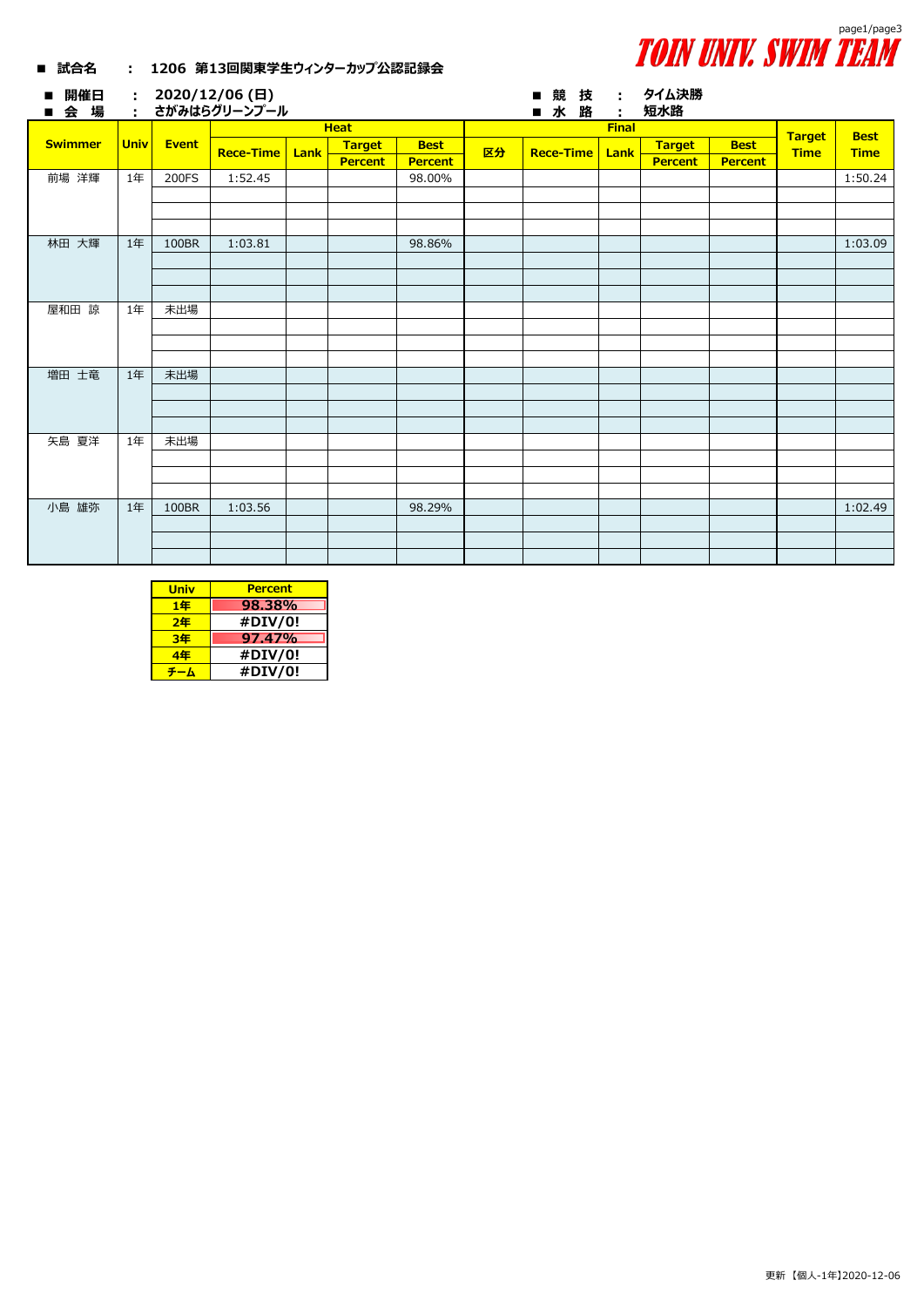

| 開催日<br>$\blacksquare$<br>会場<br>п. |      |              | : $2020/12/06$ (日)<br>・ さがみはらグリーンプール |  |                |                |    | $\blacksquare$<br>п | 競技<br>水路 |  | $\sim 100$  | : タイム決勝<br>短水路 |                |                              |                            |
|-----------------------------------|------|--------------|--------------------------------------|--|----------------|----------------|----|---------------------|----------|--|-------------|----------------|----------------|------------------------------|----------------------------|
|                                   |      |              | <b>Heat</b>                          |  |                |                |    | <b>Final</b>        |          |  |             |                |                |                              |                            |
| <b>Swimmer</b>                    | Univ | <b>Event</b> | <b>Rece-Time   Lank</b>              |  | <b>Target</b>  | <b>Best</b>    | 区分 | <b>Rece-Time</b>    |          |  | <b>Lank</b> | <b>Target</b>  | <b>Best</b>    | <b>Target</b><br><b>Time</b> | <b>Best</b><br><b>Time</b> |
|                                   |      |              |                                      |  | <b>Percent</b> | <b>Percent</b> |    |                     |          |  |             | <b>Percent</b> | <b>Percent</b> |                              |                            |
| 熊倉 広輝                             | 2年   | 未出場          |                                      |  |                |                |    |                     |          |  |             |                |                |                              |                            |
|                                   |      |              |                                      |  |                |                |    |                     |          |  |             |                |                |                              |                            |
|                                   |      |              |                                      |  |                |                |    |                     |          |  |             |                |                |                              |                            |
|                                   |      |              |                                      |  |                |                |    |                     |          |  |             |                |                |                              |                            |
| 山岸 丈晃                             | 2年   | <b>50FS</b>  | 棄権                                   |  |                |                |    |                     |          |  |             |                |                |                              |                            |
|                                   |      |              |                                      |  |                |                |    |                     |          |  |             |                |                |                              |                            |
|                                   |      |              |                                      |  |                |                |    |                     |          |  |             |                |                |                              |                            |
|                                   |      |              |                                      |  |                |                |    |                     |          |  |             |                |                |                              |                            |
| 村中 薫                              | 2年   | <b>50FS</b>  | 棄権                                   |  |                |                |    |                     |          |  |             |                |                |                              |                            |
|                                   |      |              |                                      |  |                |                |    |                     |          |  |             |                |                |                              |                            |
|                                   |      |              |                                      |  |                |                |    |                     |          |  |             |                |                |                              |                            |
|                                   |      |              |                                      |  |                |                |    |                     |          |  |             |                |                |                              |                            |
| 保坂 若菜                             | 2年   | 未出場          |                                      |  |                |                |    |                     |          |  |             |                |                |                              |                            |
|                                   |      |              |                                      |  |                |                |    |                     |          |  |             |                |                |                              |                            |
|                                   |      |              |                                      |  |                |                |    |                     |          |  |             |                |                |                              |                            |
|                                   |      |              |                                      |  |                |                |    |                     |          |  |             |                |                |                              |                            |